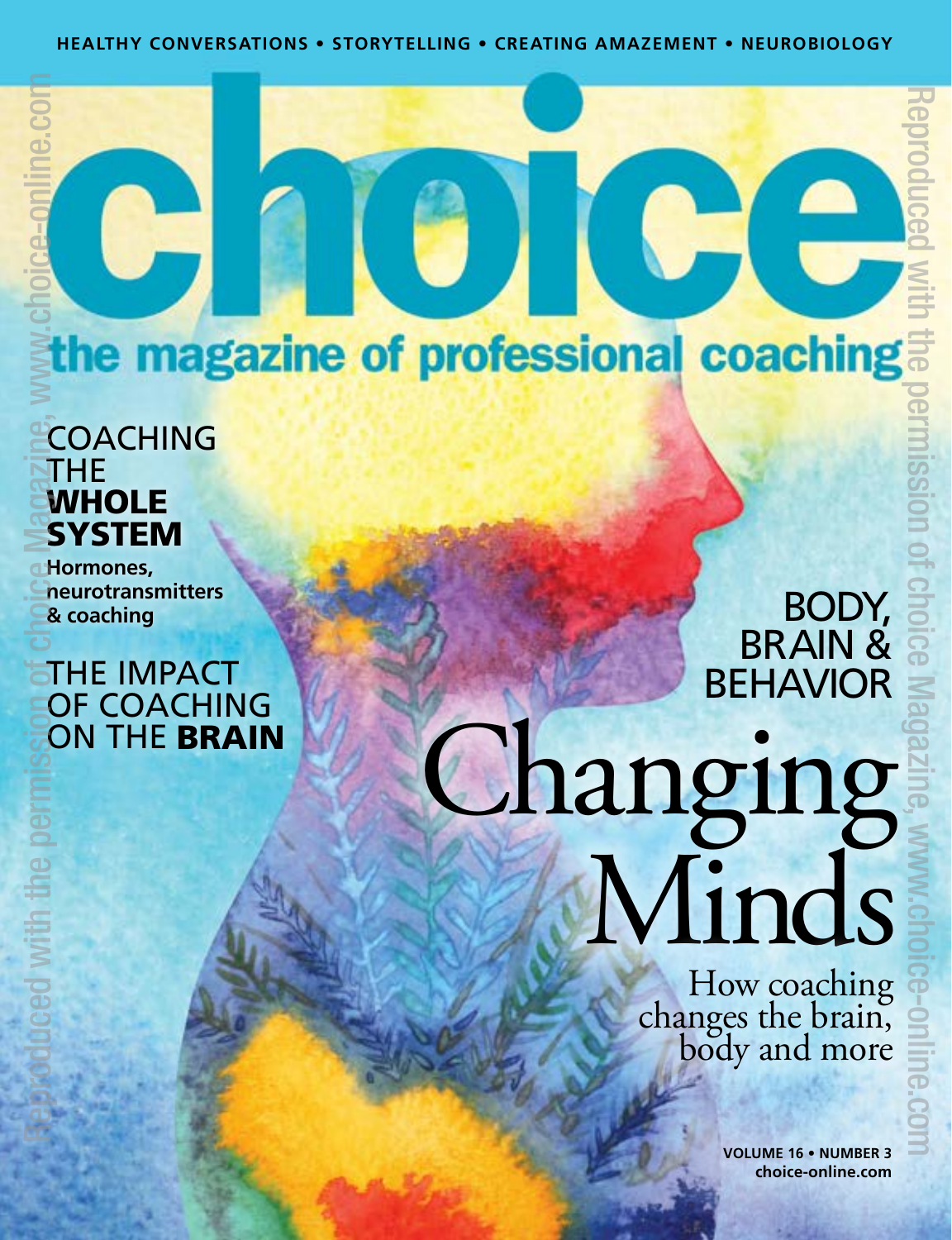## What's the Story?

Reproduced with the permission of choice Magazine, www.choice-online.com Reproduced with the permission of choice Magazine, www.choice-online.com

Engaging the three brains with stories from the future **By Brian Gorman, CPC**

When was the last time<br>
you told a good story:<br>
Usually when I ask<br>
people this question<br>
they reply, "Oh, I'm not a very good you told a good story? Usually when I ask people this question storyteller." The truth is, we are all good storytellers … and we are telling ourselves stories all the time. Not only do we tell ourselves stories; we believe them. Perhaps it's the story of the difficult client you will be coaching tomorrow. Or the story of the discourteous cashier you encountered at the supermarket. It may even be the story about how you were unsuccessful at

enrolling that prospective client you met with yesterday, or getting a date with the "special someone" you saw in the coffee shop.

When we believe our stories they often become our truths; sometimes they become our limiting beliefs. As a boy and a teenager, I had a story about how I couldn't learn to swim. Despite years of swimming lessons at the local YMCA, I never learned … until I changed my story so that I could earn the Boy Scout merit badge for swimming and eventually become an Eagle Scout. Changing our stories can change our lives.

#### **STORIES CONTRIBUTE TO COACHING SUCCESS**

You know the power of a well-told story. Whether reading it, watching it on the screen or listening to it, stories can stir your emotions, make the hair stand up on the back of your neck, and bring you to laughter … or to tears. Neuroscience tells us that a well-told story affects the brain in the same way that actually experiencing the event would. This is not surprising. After all, from the earliest edges of civilization, storytelling has been a fundamental form of communication.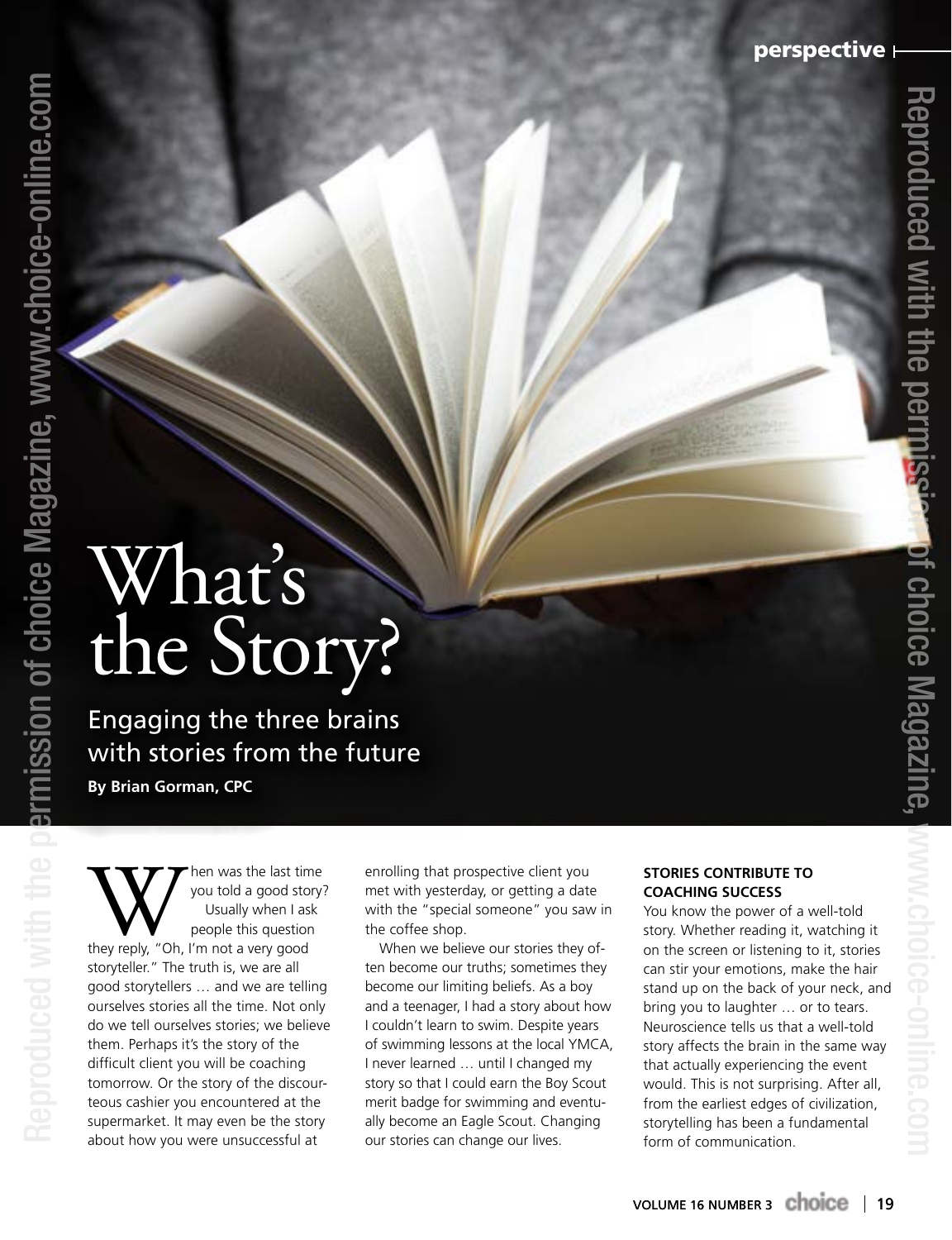#### perspective

Because storytelling is so much a part of my clients' lives – even when they are not conscious of it  $-1$  find it a powerful tool to use with them as they seek to make significant changes in their lives. I begin by listening for the stories. What is the story of his current life? What are the facts of the story? What are the empowering beliefs? What are the limiting beliefs? How does he see himself? How does he see himself in the context of the world around him? What is the story of the change he wants to achieve through coaching?

I invite my clients to share with me the source of their stories; where they feel them in their bodies. Stories about who they are and the world around them tend to come from the heart and the gut. Listening to these stories, I can hear, feel and see the emotions. Those stories that are future focused tend more often to be mind-based. They sound flat, analytical, they are not felt, and frankly they are not convincing to either me or my clients.

66 Neuroscience tells us that a well-told story affects the brain in the same way that actually experiencing the event would.  $\bullet$ 

Sometimes we will explore limiting belief stories using the "Dickens Technique." This tool, introduced to me by Ryan Eliason, is modeled after Ebenezer Scrooge's experiences in Charles Dickens A Christmas Carol. I invite my client into a guided meditation where he explores the ways in which the limiting belief will play out in his life over time. I then invite him to replace the limiting belief with an empowering one, and play it out over time once again. Clients who emotionally engage in the meditation often reverse lifelong limiting beliefs in one session in this way. That's the power of story!

**CREATE A STORY FROM THE FUTURE**

I am a transformation coach. The chang-

#### GUIDELINES FOR WRITING STORIES FROM THE FUTURE

- 1**Engage the head, heart and gut.**
- 2 **Create the story as if the future has been achieved.**
- 3 **Acknowledge key struggles along the way to reaching the destination.**
- 4**Activate all five senses in the story.**
- 5**Focus on the experience, not the activities.**

es my clients seek to make through coaching are not easy ones. Will Rob come out of the closet in his seventies as he is approaching his fiftieth wedding anniversary? Will Jan – fired in her mid-forties – successfully launch and grow her own for-profit business after spending her entire career in the nonprofit world? Will Tom and his wife be able to move to Costa Rica after he was laid off in his late fifties?

Once again, story plays a critical role in success. Rob, Jan and Tom each intentionally created a story of achieving their transformational goals. But these were not "stories of the future"; they were stories from the future." "When I do this" is a story of the future, and a story from the mind. "I did it!!!!" is a story from the future, and is a story from the mind, heart and gut. It is a story that exudes emotion. It is a story that I can feel when I listen to it. More importantly, it is a story that my client feels when telling it.

While most of my clients create their stories with words, I do not limit them. Some are better at expressing themselves visually through painting, drawing or even video; some stories are told through music. Allowing my client to work in their medium – their "language" – allows them to create a much more meaningful and powerful story. While these stories acknowledge the struggles of the journey, they are also about having achieved success.

#### **FUTURE STORIES ENGAGE THREE BRAINS**

The brain in your head is not your only brain. Your heart contains approximately 40,000 neurons; it "speaks" to the head brain much more than the head brain speaks to it. The heart brain can sense, feel, learn and remember. Your third



OUR THREE BRAINS Neuroscience has now proven that we have three brains. The cephalic brain is the one we most often think of; it is located in the head. The cardiac brain is in the heart, and the enteric brain is in the gut. "Listening to your heart" and "listening to your gut" are not foolish alternatives to listening to what your head is telling you. Rather, listening to your other brains can be beneficial; each has its own wisdom.